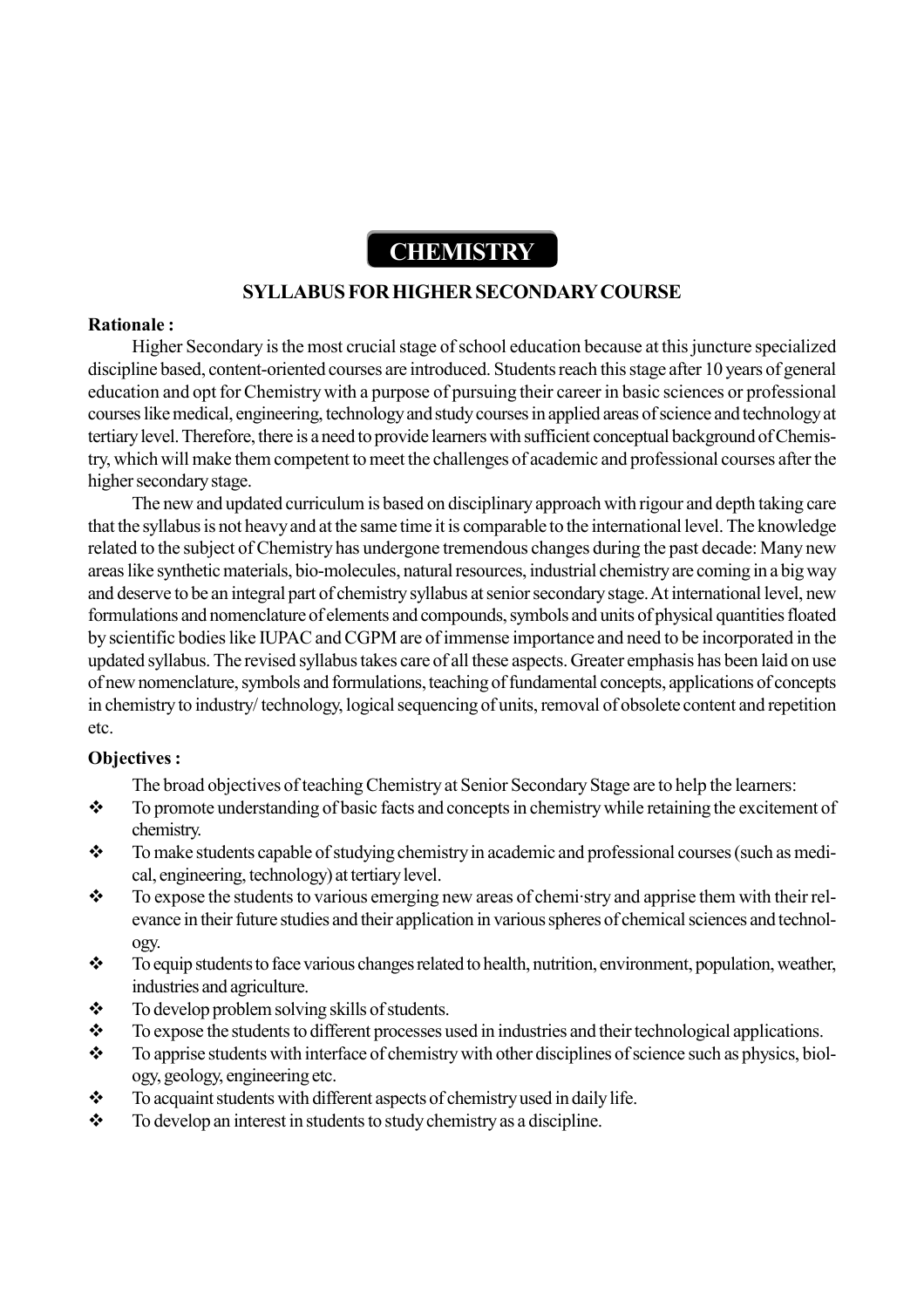# **CHEMISTRY**

#### **SYLLABUS FOR HIGHER SECONDARY FINAL YEAR COURSE**

| <b>One Paper</b>                             |                  | <b>Three Hours</b> |              | Marks 70       |  |  |
|----------------------------------------------|------------------|--------------------|--------------|----------------|--|--|
| Unitwise distribution of marks and periods : |                  |                    |              |                |  |  |
| Unit No.                                     | Title            |                    | <b>Marks</b> | <b>Periods</b> |  |  |
| Unit- $1$                                    | Solid State      |                    |              |                |  |  |
| Unit- $2$                                    | <b>Solutions</b> |                    | $\sim$       | 12             |  |  |

|                     | <b>Total</b>                                              | 70 | 180     |  |
|---------------------|-----------------------------------------------------------|----|---------|--|
| Unit- $16$          | Chemistry in Everyday life                                |    | 8       |  |
| Unit- $15$          | Polymers                                                  |    | 8       |  |
| Unit-14             | <b>Biomolecules</b>                                       | 4  | 12      |  |
| Unit- $13$          | Organic Compounds containing Nitrogen                     |    | 10      |  |
| Unit-12             | Aldehydes, Ketones and Carboxylic acids                   | 6  | 12      |  |
| Unit-11             | Alcohols, Phenols and Ethers                              | 4  | 12      |  |
| Unit- $10$          | Haloalkanes and Haloarenes                                |    | 12      |  |
| Unit-9              | <b>Coordination Compounds</b>                             |    | 12      |  |
| Unit-8              | d- and f-Block Elements                                   |    | 14      |  |
| Unit-7              | p-Block Elements                                          |    | 14      |  |
| Unit-6              | General principles and processes of Isolation of Elements |    | 8       |  |
| Unit-5              | Surface chemistry                                         | 4  | 8       |  |
| Unit-4              | <b>Chemical kinetics</b>                                  |    | 12      |  |
| Unit-3              | Electrochemishy                                           |    | 14      |  |
| \ <del>JHL-</del> ∠ | OURRENDI                                                  | J  | $\perp$ |  |

#### **Unitwise Distribution of Course contents :**

#### **Unit-1 : Solid State**

Classification of solids based on different binding forces : molecular, ionic, covalent and metallic solids, amorphous and Crystalline solids (e1ementary idea), unit cell in two dimensional and three dimensional lattices, calculation of density of unit cell, packing in solids, voids, number of atoms per unit cell in a cubic unit cell, point defects, electrical and magnetic properties.

#### **Unit-2 : Solutions**

Types of solutions, expression of concentration of solutions of solids in liquids, solubility of gases in liquids, solid solutions, colligative properties – relative lowering of vapour pressure, elevation of boiling point, depression of freezing point, osmotic pressure, determination of molecular masses using colligative properties, abnormal molecular mass.

#### **Unit-3 : Electrochemistry**

Redox reactions; conductance in electrolytic solutions, specific and molar conductivity variations of conductivity with concentration, Kohlrausch's Law, electrolysis and laws of electrolysis (elementary idea), dry cell – electrolytic cells and Galvanic cells; lead storage battery, EMF of a cell, standard electrode potential, Nernst equation and its application to chemical cells, fuel cells; corrosion.

#### **Unit-4 : Chemical kinetics**

Rate of a reaction (average and instantaneous), factors affecting rates of reaction: concentration,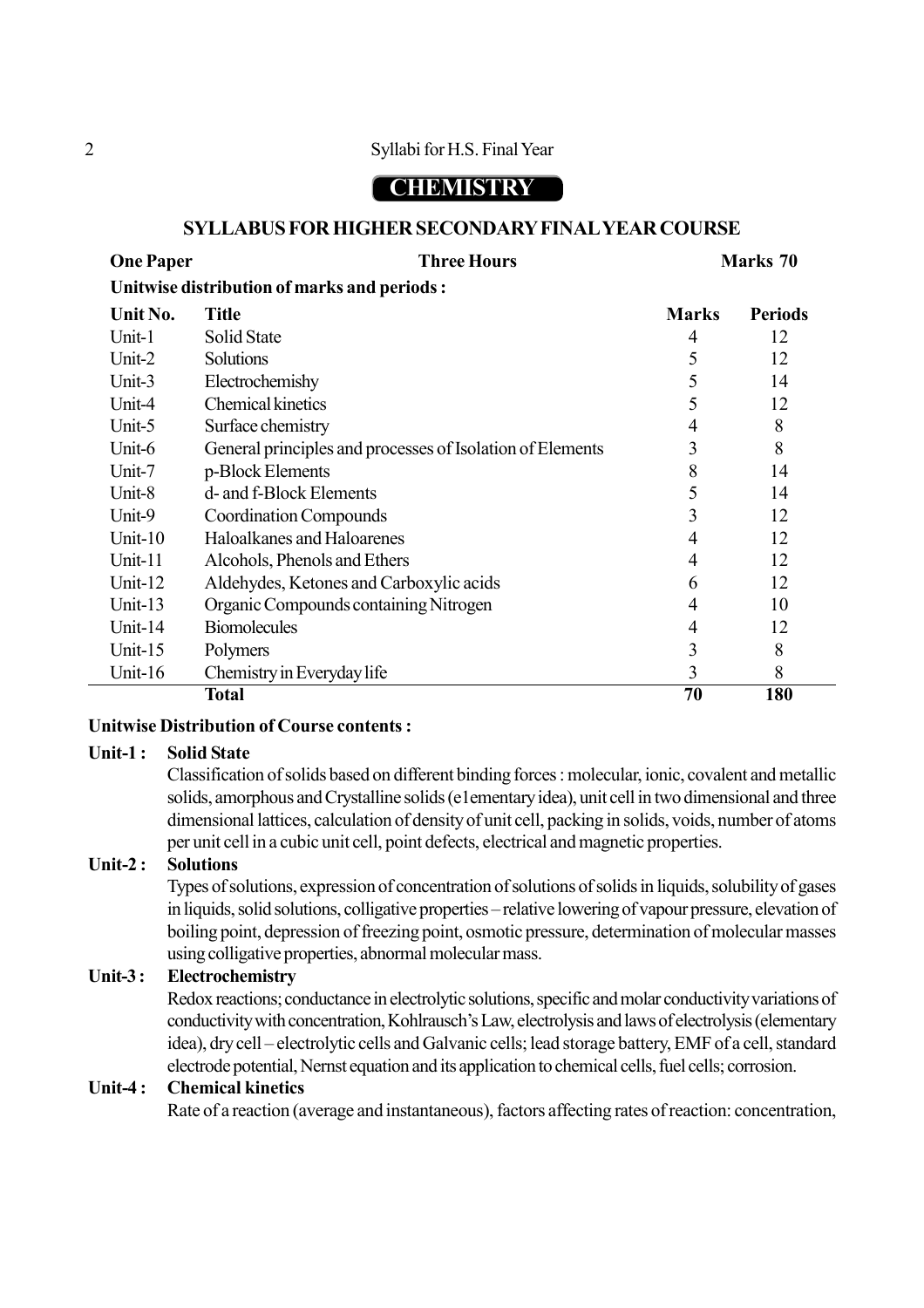temperature, catalyst; order and molecularity of a reaction; rate law and specific rate constant, integrated rate equations and half life (only for zero and first order reactions); concept of collision theory (elementary idea, no mathematical treatment).

#### **Unit-5 Surface chemistry**

*Adsorption :* Physisorption and chemisorption; factors affecting adsorption of gases on solids; catalysis: homogenous and heterogeneous, activity and selectivity: enzyme catalysis; colloidal state: distinction between true solutions, colloids and suspensions; lyophilic, lyophobic multimolecular and macromolecular colloids; properties of colloids; Tyndall effect, Brownian movement, electrophoresis, coagulation; emulsions - types of emulsions.

#### **Unit-6 General principles and processes of Isolation of Elements**

*Princicples and methods of extraction :* concentration, oxidation, reduction electrolytic method and refining; occurrence and principles of extraction of aluminium, copper, zinc and iron.

#### **Unit-7 p-Block Elements**

*Group 15 elements :* General introduction, electronic configuration, occurrence, oxidation states, trends in physical and chemical properties; nitrogen–preparation, properties and uses; compounds of nitrogen : preparation and properties of ammonia and nitric acid, oxides of nitrogen (structure only); Phosphorous - allotropic forms, compounds of phosphorous : preparation and properties of phosphine, halides  $(PCl_3, PCl_5)$  and oxoacids (elementary idea only).

*Group 16 elements* : General introduction, electronic configuration, oxidation states, occurence, trends in physical and chemical properties; dioxygen : preparation, properties and uses; simple oxides; ozone. Sulphur–allotropic forms; compounds of sulphur preparation, properties and uses of sulphur dioxide; sulphuric acid : industrial process of manufacture, properties and uses, oxoacids of sulphur (structures only).

*Group 17 elements* : General introduction, electronic configuration, oxidation states, occurrence, trends in physical and chemical properties; compounds of halogens: preparation, properties and uses of chlorine and hydrochloric acid, interhalogen compounds, oxoacids or halogens (structures only). *Group 18 elements : General introduction, electronic configuration, occurrence, trends in physi*cal and chemical properties, uses.

#### **Unit-8 : d and f Block Elements**

General introduction, electronic configuration, occurrence and characteristics of transition metals, general trends in properties of the first row transition metals—metallic character, ionization enthalpy, oxidation states, ionic radii, colour, catalytic property, magnetic properties, interstitial compounds, alloy formation. Preparation and properties of  $K_2Cr_2O_7$  and  $K MnO_4$ .

*Lanthanoids* : electronic configuration, oxidation states, chemical reactivity and lanthanoid contraction.

*Actinoids* : Electronic configuration, oxidation states.

#### **Unit-9 : Coordination Compounds**

*Coordination compounds* : Introduction, ligands, coordination number, colour, magnetic properties and shapes, IUPAC nomenclature of mononuclear coordination compounds, bonding; Werner's theory, VBT, CFT; isomerism, importance of coordination compounds (.in qualitative analysis, extraction of metals and biological systems).

#### **Unit-10 Haloalkanes and Haloarenes**

*Haloalkanes* : Nomenclature, nature of C-X bond, physical and chemical properties, mechanism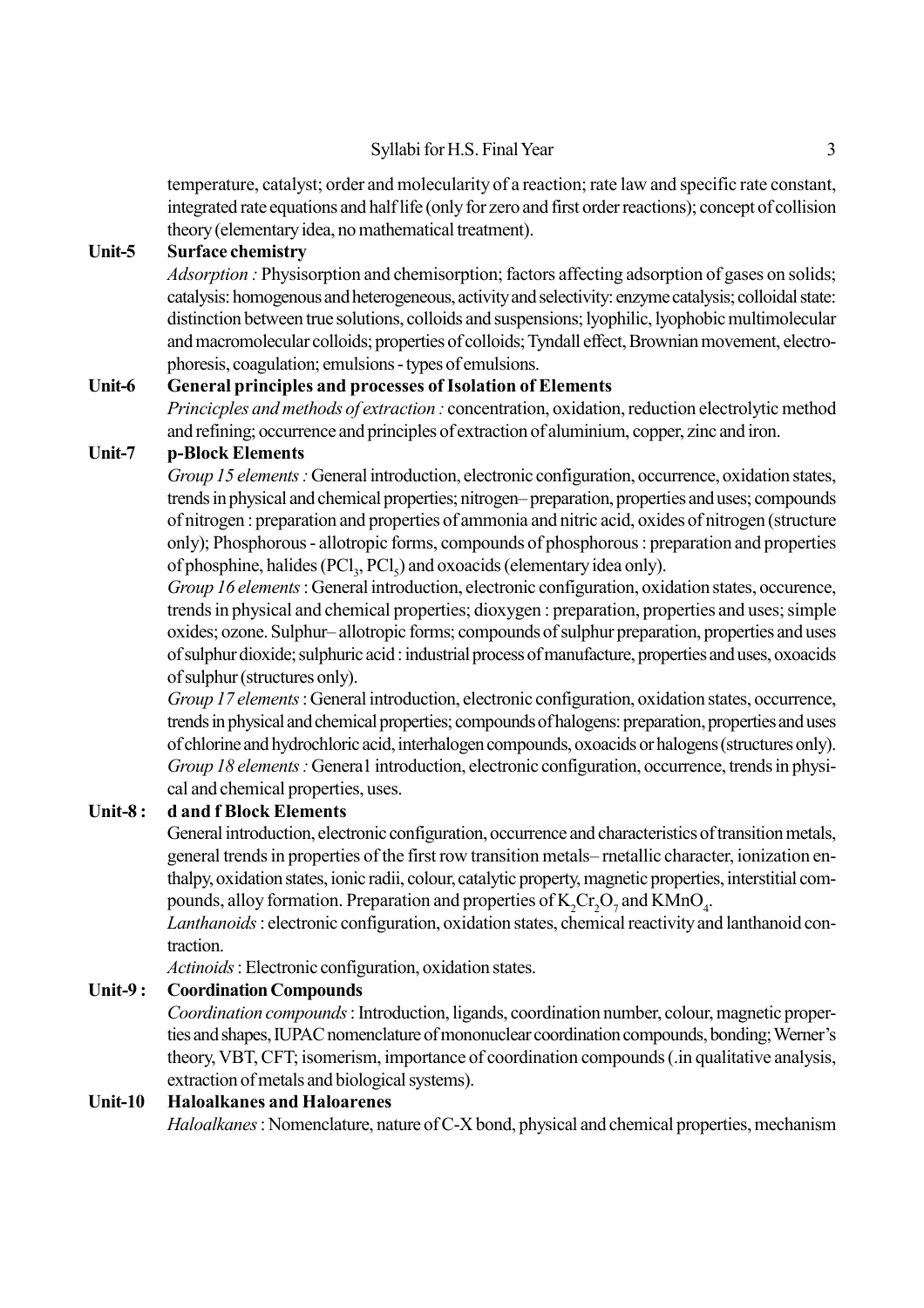of substitution reactions.

*Haloarenes* : Nature of C-X bond, substitution reactions (directivc influence of halogen for monosubstituted compounds only).

Uses and environmental effects of-dichloromethane, trichloromethane, tetrochloromethane, iodoform, freons, DDT.

#### **Unit-11 : Alcohols, Phenols and Ethers**

*Alcohols :* Nomenclature, methods of preparation, physical and chemical properties (primary alcohols only); identification of primary, secondary and tertiary alcohols; mechanism of dehydration of alcohol uses, some important compounds—methanol and ethanol.

*Phenols :* Nomenclature, methods of preparation, physical and chemical properties, acidic nature of phenols, electrophillic substitution reactions, uses of phenols.

*Ethers :* Nomenclature, methods of preparation, physical and chemical properties, uses.

#### **Unit-12 : Aldehydes, Ketones and Carboxylic acids**

*Aldehydes and Ketones :* Nomenclature, nature of carbonyl group, methods of preparation, physical and chemical properties, and mechanism of nucleophilic addition, reactivity of alpha hydrogen in aldehydes; uses.

*Carboxylic acids* : Nomenclature, acidic nature, methods of preparation, physical and chemical properties; uses.

#### **Unit-13 : Organic Compounds containing Nitrogen**

*Amines :* Nomenclature, classification, structure, methods of preparation, physical and chemical properties, uses, identification of primary, secondary and tertiary amines.

*Cyanides and Isocyanides* will be mentioned at relevant places in context.

*Diazonium salts :* Preparation, chemical reactions and importance in synthetic organic chemistry.

#### **Unit-14 Biomolecules**

*Carbohydrates :* Classification (aldoses and ketoses), monosaccharides (glucose and fructose), oligosaccharides (sucrose, lactose, maltose), polysaccharides (starch, cellulose, glycogen); importance.

*Proteins :* Elementary idea of a - amino acids, peptide bond, polypeptides, proteins, primary structure, secondary structure, tertiary structure and quaternary structure (qualitative idea only), denaturation of proteins; enzymes.

#### **Hormones-Elementary idea (excluding structures)**

*Vitamins :* Classificacion and functions.

*Nucleic Acids :* DNA and RNA.

#### **Unit-15 Polymers**

*Classification :* Natural and synthetic, methods of polymerization (addition and condensation), copolymerization. Some important polymers: natural and synthetic like polythene, nylon, polyesters, bakelite, rubber.

#### **Unit-16 : Chemistry in Evelyday life**

- 1. Chemicals in medicines—analgesics, tranquilizers, antiseptics, disinfectants, antimicrobials, antifertility drugs, antibiotics, antacids, antihistamines.
- 2. Chemicals in food preservatives, artificial sweetening agents.
- 3. Cleansing agents soaps and detergents, cleansing action.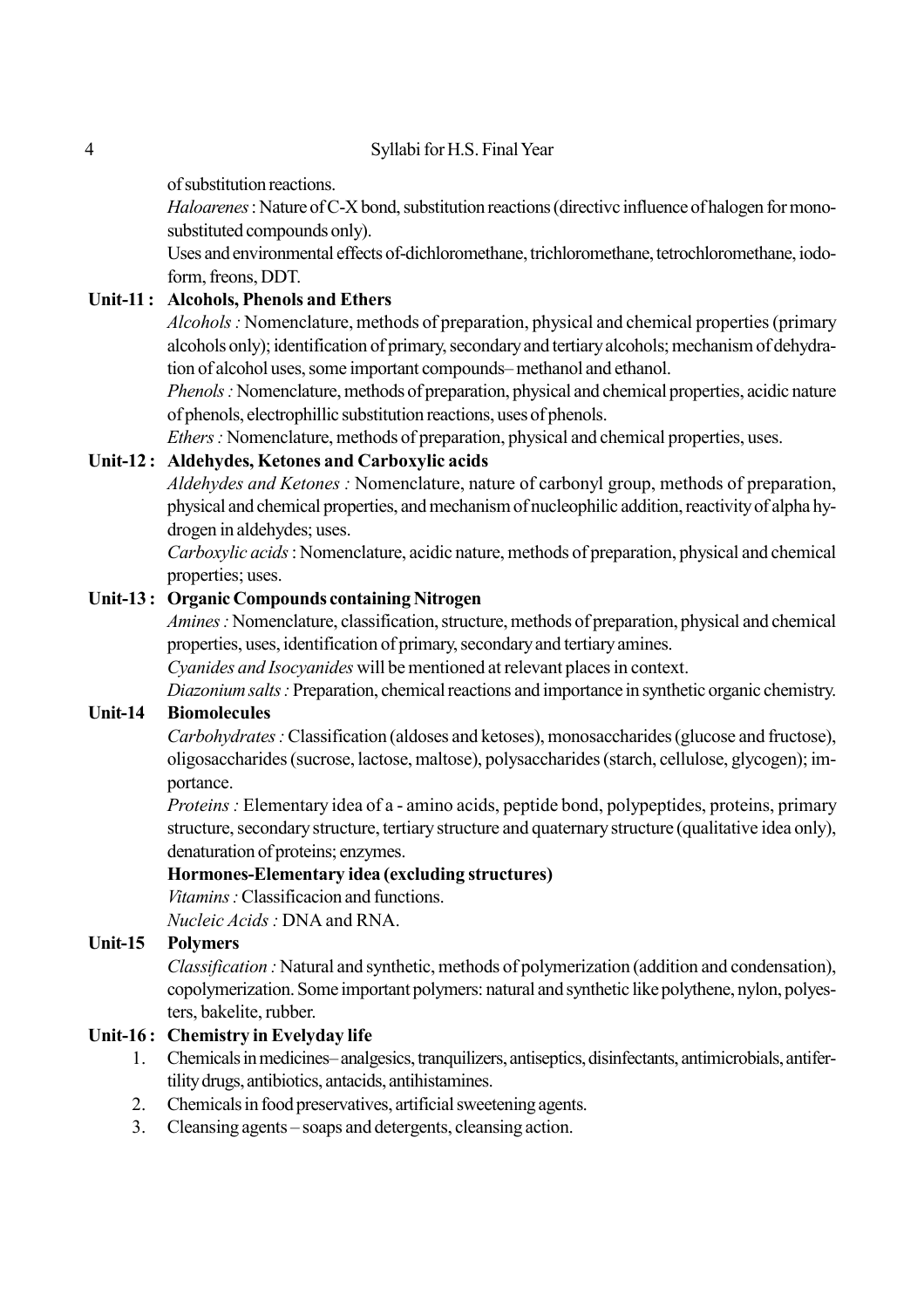# **SYLLABUS FOR CHEMISTRY PRACTICAL**

### **Total Marks- 30 Total Periods 60**

Microchemical methods are available for several of the practical experiments. Wherever possible such techniques should be used.

# **A. Surface Chemistry**

- (a) Preparation of one lyophilic and one lyophobic sol. *Lyophilic sol :* starch, egg albumin and gum. *Lyophobic sol :* aluminium hydroxide, ferric hydroxide, arsenious sulphide.
- (b) Dialysis of sol prepared in (a) above.
- (c) Study of the role of emulsifying agent in stabilizing the emulsions of different oils.

### **B. Chemical Kinetics**

- (a) Effect of concentration and temperature on the rate of reaction between sodium thiosulphate and hydrochloric acid.
- (b) Study of reaction rates of any one of the following :
- (i) Reaction of iodide ion with hydrogen peroxide at room temperaturc using different concentration of iodide ions.
- (ii) Reaction between potassium iodate  $(KIO_3)$  and sodium sulphite  $(Na_2SO_3)$  using starch solution as indicator (clock reaction).

#### **C. Thermochemistry**

Any one of the following experiments :

- (a) Enthalpy of dissolution of copper sulphate or potassium nitrate.
- (b) Enthalpy of neutralization of strong acid (HCl) and strong base (NaOH).
- (c) Determination of enthalpy change during interaction (Hydrogen bond formation) between acetone and chloroform.

# **D. Electrochemistry**

Variation of cell potential in  $Zn/Zn^{2+}/Cu^{2+}/Cu$  with change in concentration of electrolytes (CuSO<sub>4</sub> or  $ZnSO_4$ ) at room temperature.

#### **E. Chromatography**

- (a) Separation of pigments from extracts of leaves and flowers by paper chromatography and determination of R<sub>f</sub> values.
- (b) Separation of constituents present in an inorganic mixture containing two cations only (constituents having wide difference in  $R_f$  values to be provided)

# **F. Preparation of Inorganic Compounds**

- (a) Preparation of double salt, ferrous ammonium sulphate or potash alum.
- (b) Preparation of potassium ferric oxalate.

# **G. Preparation of Organic Compounds**

Preparation of any one of the following compounds :

- (a) Acetanilide
- (b) Di-benzal acetone
- (c) *p*-Nitroacetanilide.

(d) Aniline yellow or 2-Napththol aniline dye.

#### **H. Test for the Functional Groups Present in Organic Compounds**

Unsaturation, alcoholic, phenolic, aldehydic, ketonic, carboxylic and amino (primary) groups.